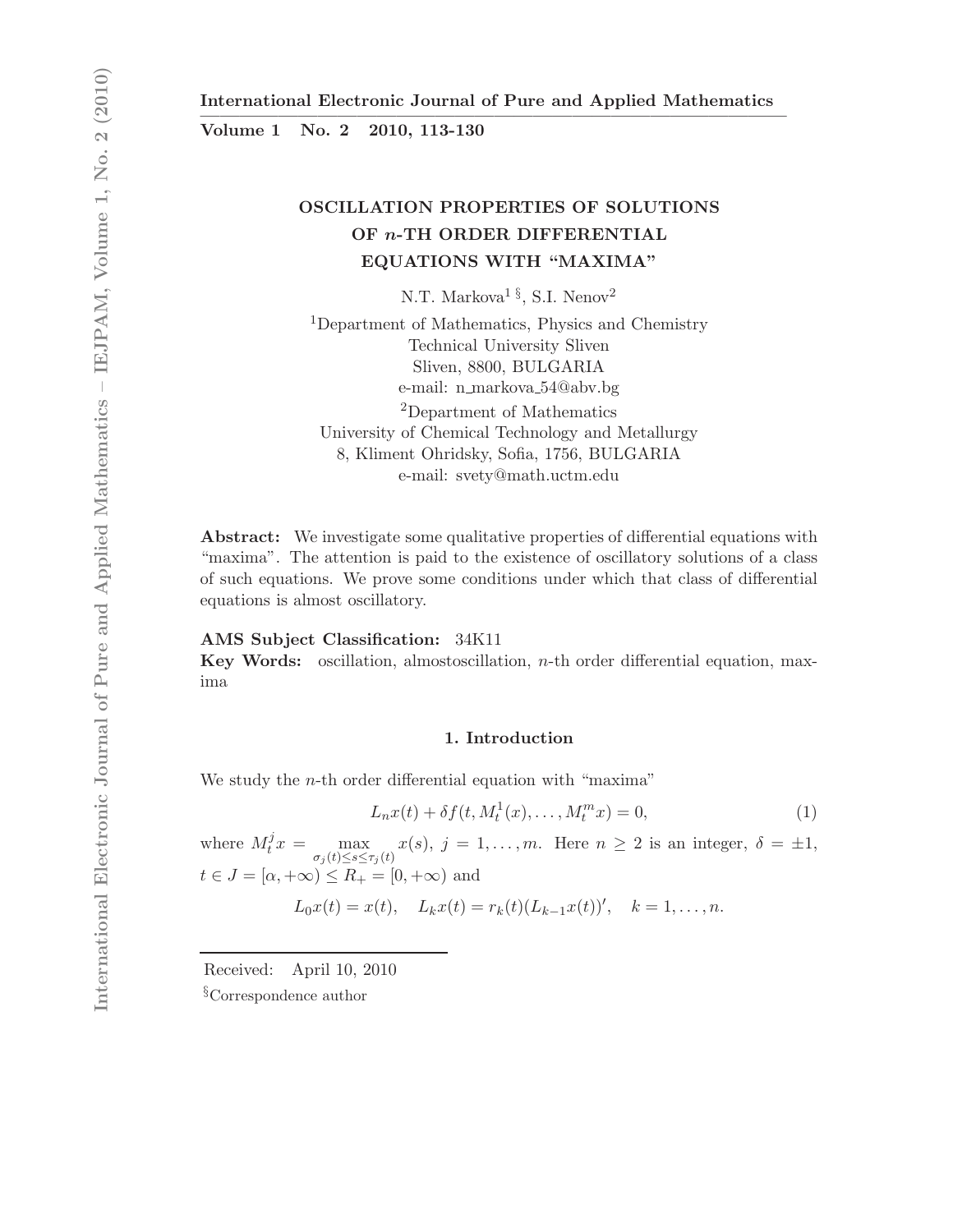The domain  $D(L_n)$  of  $L_n$  is defined to be the set of all functions  $x : [t_0, +\infty) \to R$ such that  $L_kx(t), k = 1, ..., n$  exist and are continuous on an interval  $[t_0, +\infty) \leq J$ . By proper solution of inequality (1) is meant a function  $x \in D(L_n)$  which satisfies (1) for all sufficiently large t and  $\sup\{|x(t)| : t \geq T\} > 0$  for every  $T \geq t_0$ . We assume that equation (1) possess proper solutions. A proper solution of inequality (1) is called oscillatory if it has arbitrarily large zeros; otherwise it is called nonoscillatory. Equation (1) is said to be oscillatory if all its proper solutions are oscillatory.

Equation (1) is said to be almost oscillatory if:

(i) For  $\delta = 1$  and n even, equation (1) is oscillatory.

(ii) For  $\delta = 1$  and n odd, every proper solution x of equation (1) is either oscillatory or  $|L_i x(t)| \to 0$  monotonically as  $t \to +\infty$ ,  $i = 0, 1, \ldots, n - 1$ .

(iii) For  $\delta = -1$  and n even, every proper solution x of equation (1) is oscillatory,  $|L_ix(t)| \to 0$  monotonically as  $t \to +\infty$ ,  $i = 0, 1, \ldots, n-1$  or  $|L_ix(t)| \to +\infty$ monotonically as  $t \to +\infty$ ,  $i = 0, 1, \ldots, n - 1$ .

(iv) For  $\delta = -1$  and n odd, every proper solution x of equation (1) is either oscillatory or  $|L_ix(t)| \to +\infty$  monotonically as  $t \to +\infty$ ,  $i = 0, 1, \ldots, n - 1$ .

We assume that

$$
\int_{0}^{\infty} \frac{ds}{r_i(s)} = +\infty \quad \text{and} \quad f(t, x_1, \dots, x_m) \text{sgn } x_1 \ge a(t) \prod_{j=1}^{m} |x_j|^{\lambda_j}
$$

for  $i = 1, ..., n - 1, t \in J$  and  $x_1x_j > 0, j = 1, ..., m$ , where  $a \in C(J, R_+), \lambda_j \ge 0$ ,  $j = 1, \ldots, m$  and  $\lambda = \sum_{n=1}^{m}$  $j=1$  $\lambda_j > 0$ 

In this paper sufficient conditions are found under which equation (1) is almost oscillatory. In the main Theorems 1, 2 and 3 the cases  $\lambda > 0$ ,  $0 < \lambda < 1$  and  $\lambda = 1$ are considered, respectively.

The oscillatory and asymptotic behavior of equation with "maxima" have been considered in Bainov et al [1]-[3], Binggen Zang, Petrov [5], Petrov [8], [9].

Differential equations with "maxima" are often met in the applications, for instance in the theory of automatic control, see [7], [10].

## 2. Preliminary Notes

Introduce the following conditions: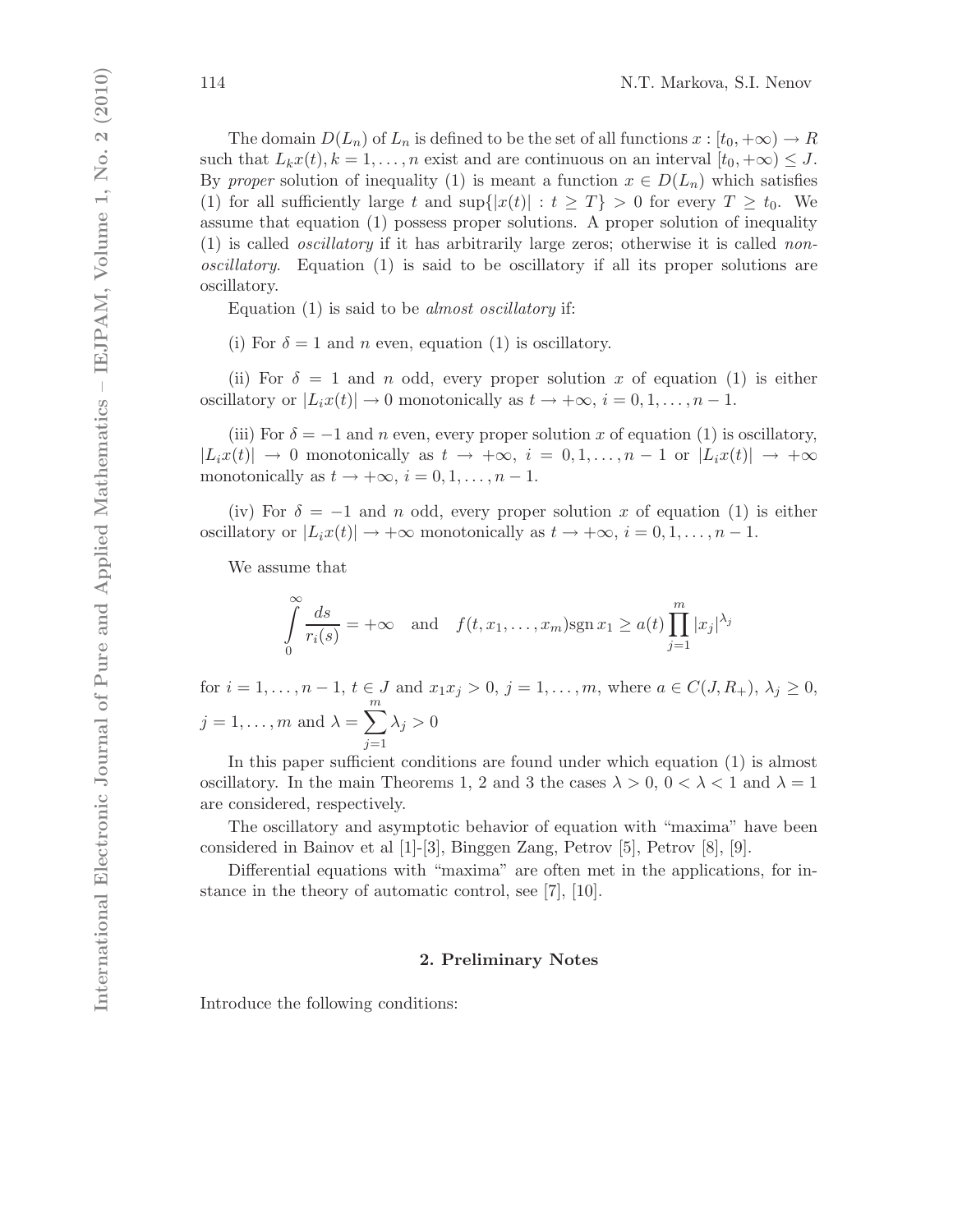H1. 
$$
r_i \in C(J, (0, +\infty)), i = 1, ..., n - 1, r_n \equiv 1 \text{ and}
$$
  

$$
\int_{\alpha}^{\infty} \frac{ds}{r_i(s)} = +\infty, \quad i = 1, ..., n - 1.
$$
 (2)

H2.  $f \in C(J \times R^m, R)$  and there exist a function  $a \in C(J, R_+)$  and constants  $\lambda_j \geq 0, j = 1, \ldots, m$  such that  $\sum_{j=1}^{m}$  $j=1$  $\lambda_j = \lambda > 0$  and

$$
f(t, x_1, \dots, x_m) \operatorname{sgn} x_1 \ge a(t) \prod_{j=1}^m |x_j|^{\lambda_j}
$$
 (3)

for  $t \in J$  and  $x_1x_j > 0$ ,  $j = 1, ..., m$ .

H3.  $\sigma_j, \tau_j \in C(J, R), j = 1, \ldots, m; \lim_{t \to +\infty} \sigma_j(t) = +\infty; \sigma_j(t) \leq \tau_j(t) \leq t$  $j = 1, \ldots, m, t \in J$ . Moreover, we suppose that there exists a number  $H \in R$  such that  $\tau_j(t) - \sigma_j(t) \leq H, j = 1, \ldots, m, t \in J$ .

To formulate our results we use the following notations:

$$
I_0 = 1, I_j(t, s; p_j, \dots, p_1) = \int_s^t \frac{1}{p_j(u)} I_{j-1}(u, s; p_{j-1}, \dots, p_1) du, \quad j = 1, 2, \dots,
$$

where  $p_j \in C(J, (0, +\infty)), j = 1, 2, \ldots$ .

It is easy to verify that for  $j = 1, 2, \ldots, n - 1$ 

$$
I_j(t, s; p_j, \dots, p_1) = (-1)^j I_j(s, t; p_1, \dots, p_j),
$$
\n(4)

$$
I_j(t, s; p_j, \dots, p_1) = \int_s^t \frac{1}{p_1(u)} I_{j-1}(t, u; p_j, \dots, p_2) du,
$$
\n(5)

$$
\frac{\partial I_j}{\partial t}(t, s; p_j, \dots, p_1) = \frac{1}{p_j(u)} I_{j-1}(t, s; p_{j-1}, \dots, p_1),\tag{6}
$$

$$
\frac{\partial I_j}{\partial s}(t, s; p_j, \dots, p_1) = -\frac{1}{p_1(u)} I_{j-1}(t, s; p_j, \dots, p_2).
$$
\n(7)

We will need the following lemmas:

**Lemma 1.** Let  $p_j \in C(J, (0, +\infty)), j = 1, 2, \ldots$  and  $\alpha \leq T < u$ . Then: (i)  $I_j(u, t; p_1, \ldots, p_j) \leq I_1(u, t; p_j) I_{j-1}(u, t; p_1, \ldots, p_{j-1}), T \leq t < u;$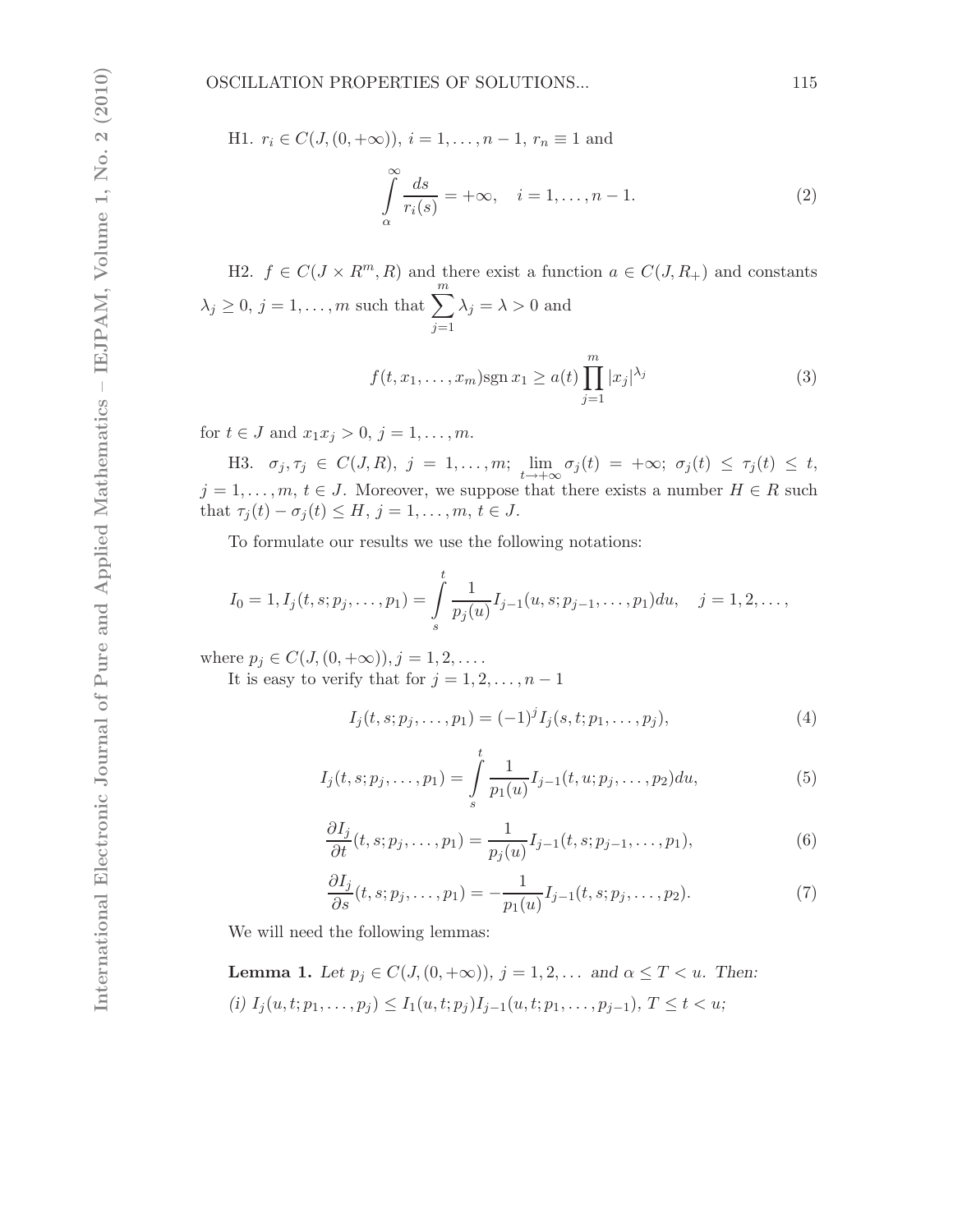(ii) The function 
$$
\frac{I_j(u,t;p_1,...,p_j)}{I_1(u,t;p_j)}
$$
 is non-increasing in  $t \in [T, u)$ ;  
\n(iii)  $\frac{I_j(u, T; p_1,..., p_j)}{I_1(u, T; p_j)} \ge \frac{I_j(u, t; p_1,..., p_j)}{I_1(u, t; p_j)}, T \le t < u$ ;  
\n(iv)  $I_j(t, T; p_1,..., p_j) \ge \frac{I_j(t, T; p_j)}{I_1(u, T; p_j)} I_j(u, T; p_1,..., p_j), T \le t < u$ ;  
\n(v)  $\int_{T}^{t} \frac{1}{p_j(s)} I_{j-1}(u, s; p_1,..., p_{j-1}) ds \ge \frac{I_1(t, T; p_j)}{I_1(u, T; p_j)} I_j(u, T; p_1,..., p_j), T \le t <$ 

*Proof.* Using that  $I_{j-1}(u, s; p_1, \ldots, p_{j-1})$  is non-increasing in  $s \in [t, u]$ , we obtain (i):

$$
I_j(u, t; p_1, \dots, p_j) = \int_t^u \frac{1}{p_j(s)} I_{j-1}(u, s; p_1, \dots, p_{j-1}) ds
$$
  
 
$$
\leq I_{j-1}(u, t; p_1, \dots, p_{j-1}) \int_t^u \frac{ds}{p_j(s)} = I_{j-1}(u, t; p_1, \dots, p_{j-1}) I_1(u, t; p_j).
$$

Using equality (7) and (i) we obtain the inequality

$$
\frac{\partial}{\partial t}\left(\frac{I_j(u,t;p_1,\ldots,p_j)}{I_1(u,t;p_j)}\right)\leq 0, \quad T\leq t < u,
$$

which proves (ii) and (iii)

It follows from (iii) that

$$
I_1(u, t; p_j)I_j(u, T; p_1, \dots, p_j) \geq I_1(u, T; p_j)I_j(u, t; p_1, \dots, p_j), \quad T \leq t < u.
$$

Using this we obtain successively

$$
[I_1(u, T; p_j) - I_1(t, T; p_j)]I_j(u, T; p_1, \dots, p_j)
$$
  
\n
$$
\geq I_1(u, T; p_j)I_j(u, t; p_1, \dots, p_j), \quad T \leq t < u,
$$

$$
I_1(u, T; p_j)[I_j(u, T; p_1, ..., p_j) - I_j(u, t; p_1, ..., p_j)]
$$
  
\n
$$
\geq I_1(t, T; p_j)I_j(u, t; p_1, ..., p_j), \quad T \leq t < u,
$$
  
\n
$$
I_j(t, T; p_1, ..., p_j) \geq \frac{I_1(t, T; p_j)}{I_1(u, T; p_j)}I_j(u, T; p_1, ..., p_j), \quad T \leq t < u,
$$

 $\overline{u}$ .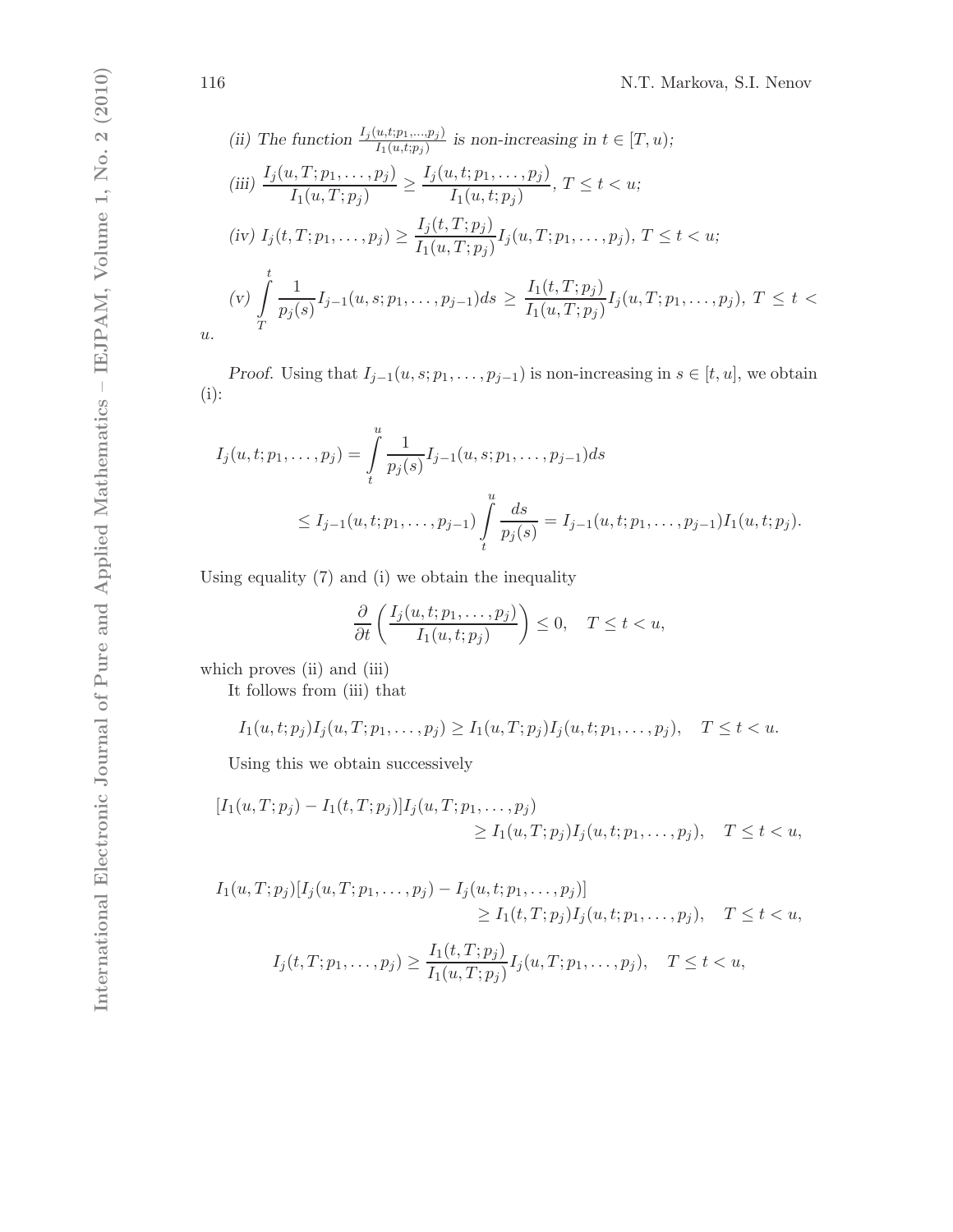$$
\int_{T}^{t} \frac{1}{p_j(s)} I_{j-1}(u, s; p_1, \dots, p_{j-1}) ds \ge \int_{T}^{t} \frac{1}{p_j(s)} I_{j-1}(t, s; p_1, \dots, p_{j-1}) ds
$$
\n
$$
= I_j(t, T; p_1, \dots, p_j) \ge \frac{I_1(t, T; p_j)}{I_1(u, T; p_j)} I_j(u, T; p_1, \dots, p_j), \quad T \le t < u,
$$

which proves (iv) and (v).

**Lemma 2.** If  $x \in D(L_n)$ , then for  $t, s \in J$  and  $0 \le i \le \nu \le n$ :

(i) 
$$
L_i x(t) = \sum_{j=i}^{\nu-1} I_{j-i}(t, s; r_{i+1}, \dots, r_j) L_j x(s)
$$
  
 
$$
+ \int_s^t I_{\nu-i-1}(t, u; r_{i+1}, \dots, r_{\nu-1}) \frac{L_{\nu} x(u)}{r_{\nu}(u)} du;
$$

(ii) 
$$
L_i x(t) = \sum_{j=i}^{\nu-1} (-1)^{j-i} I_{j-i}(s, t; r_j, \dots, r_{i+1}) L_j x(s)
$$
  
 
$$
+ (-1)^{\nu-i} \int_t^s I_{\nu-i-1}(u, t; r_{\nu-1}, \dots, r_{i+1}) \frac{L_\nu x(u)}{r_\nu(u)} du.
$$

This lemma is a generalization of Taylor's formula with remainder encountered in calculus.

**Lemma 3.** Suppose condition H2 holds and the functions  $L_n x$  and  $x \in D(L_n)$ are of constant sign and not identically zero for  $t \geq t_* \geq \alpha$ . Then:

(i) There exist a  $t_k \geq t_*$  and an integer k,  $0 \leq k \leq n$  with  $n + k$  even for  $x(t)L_nx(t)$  nonnegative or  $n+k$  odd for  $x(t)L_nx(t)$  non-positive and such that for every  $t \geq t_k$ 

$$
x(t)L_i x(t) > 0, \quad i = 0, 1, ..., k,
$$
  

$$
(-1)^{k-i} x(t)L_i x(t) > 0, \quad i = k, k+1, ..., n
$$

(ii) The following inequality is valid

$$
\frac{I_{\nu}(t, t_0; r_{k-\nu+1}, \dots, r_k)}{|L_{k-\nu}x(t)|} \ge \frac{I_{\nu+1}(t, t_0; r_{k-\nu}, \dots, r_k)}{|L_{k-\nu-1}x(t)|},
$$
\n(8)

for  $t \ge t_0 \ge t_k$  and  $\nu = 0, 1, ..., k - 1$ .

 $\Box$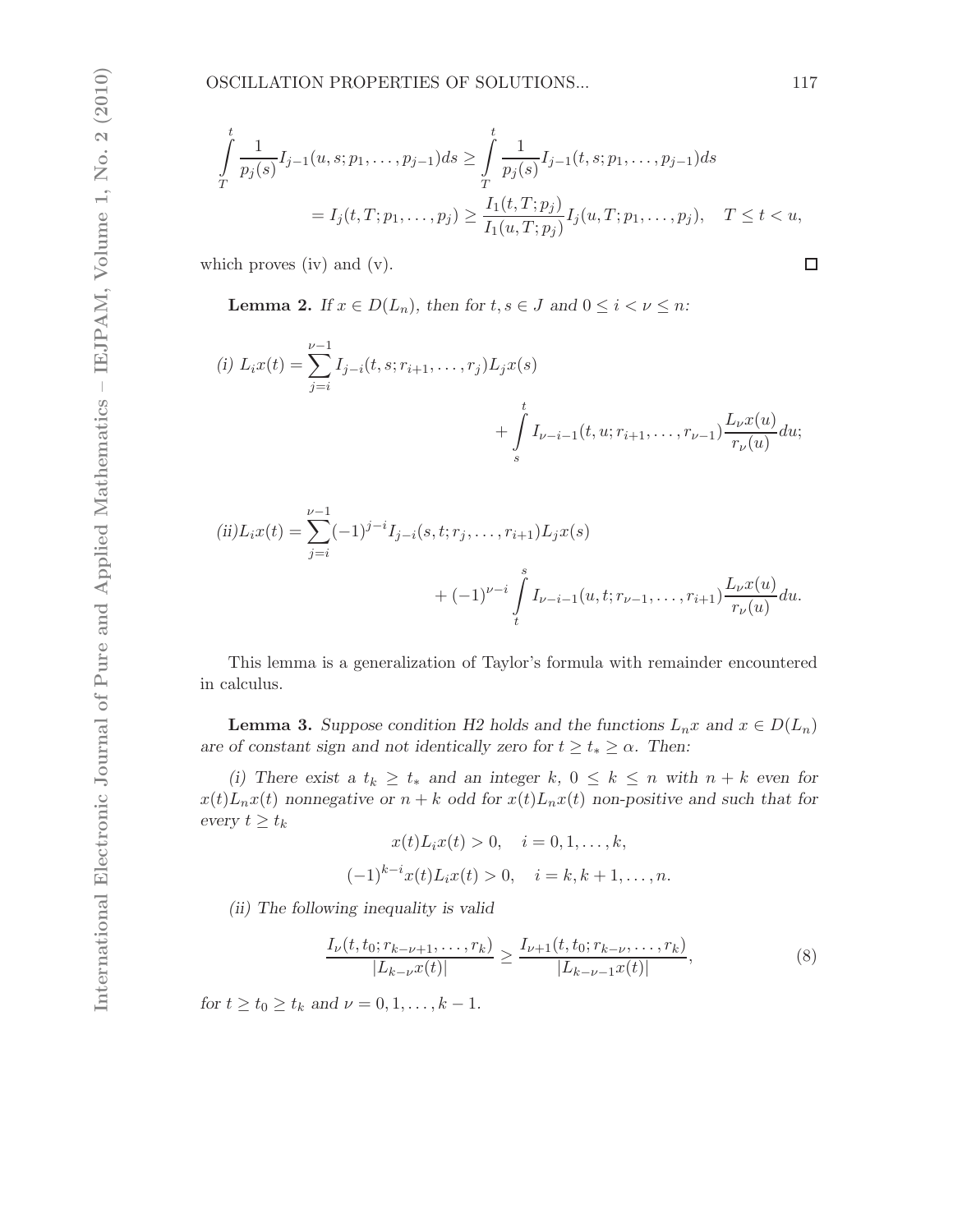Proof. This lemma generalizes the well-known lemma of Kiguradze [6] and can be proved similarly. We omit the proof of part (i) and prove part (ii).

Suppose without loss of generality that  $x(t) > 0, t \geq t_*$ . Since  $L_kx(t)$  is nonincreasing for  $t \geq t_k$  and  $L_{k-1}x(t_0) > 0$ , then

$$
L_{k-1}x(t) = L_{k-1}x(t_0) + \int_{t_0}^t (L_{k-1}x(s))'ds = \int_{t_0}^t \frac{L_kx(s)}{r_k(s)}ds
$$
  

$$
\geq \int_{t_0}^t \frac{ds}{r_k(s)}L_kx(t) = I_1(t, t_0; r_k)L_kx(t), \quad t \geq t_0.
$$

We proved that (8) is true for  $\nu = 0$ 

Suppose that (8) is true for  $\nu$ ,  $0 \le \nu \le j < k - 1$ . Then

$$
\frac{I_j(t, t_0; r_{k-j+1}, \dots, r_k)}{L_{k-j}x(t)} \ge \frac{I_{j+1}(t, t_0; r_{k-j}, \dots, r_k)}{L_{k-j-1}x(t)}, \quad t \ge t_0.
$$
 (9)

We prove that (8) is true for  $\nu = j + 1$ , that is,

$$
f(t) = \frac{I_{j+1}(t, t_0; r_{k-j}, \dots, r_k)}{L_{k-j-1}x(t)} \ge \frac{I_{j+2}(t, t_0; r_{k-j-1}, \dots, r_k)}{L_{k-j-2}x(t)} = g(t) \tag{10}
$$

for  $t \geq t_0$ 

We have that  $f(t_0) = g(t_0)$ . We prove that (10) holds for each  $t \ge t_0$ . Assume the opposite, that  $f(t_1) < g(t_1)$  for  $t_1 > t_0$ . Then there exists  $T \in [t_0, t_1)$  such that

$$
f(T) = g(T)
$$
 and  $f(t) < g(t)$ ,  $T < t \le t_1$ . (11)

Since

f

$$
f'(t) = \frac{I_j(t, t_0; r_{k-j+1}, \dots, r_k)L_{k-j-1}x(t)}{r_{k-j}(t)(L_{k-j-1}x(t))^2} - \frac{I_{j+1}(t, t_0; r_{k-j}, \dots, r_k)L_{k-j}x(t)}{r_{k-j}(t)(L_{k-j-1}x(t))^2},
$$

$$
g'(t) = \frac{I_{j+1}(t, t_0; r_{k-j}, \dots, r_k)L_{k-j-2}x(t)}{r_{k-j-1}(t)(L_{k-j-2}x(t))^2} - \frac{I_{j+2}(t, t_0; r_{k-j-1}, \dots, r_k)L_{k-j-1}x(t)}{r_{k-j-1}(t)(L_{k-j-2}x(t))^2},
$$

then it follows from (9) and (11) that

$$
f'(t) \ge 0 > g'(t), \quad T < t \le t_1.
$$

This implies  $f(t) > g(t)$ ,  $T < t \leq t_1$  which contradicts (11).

 $\Box$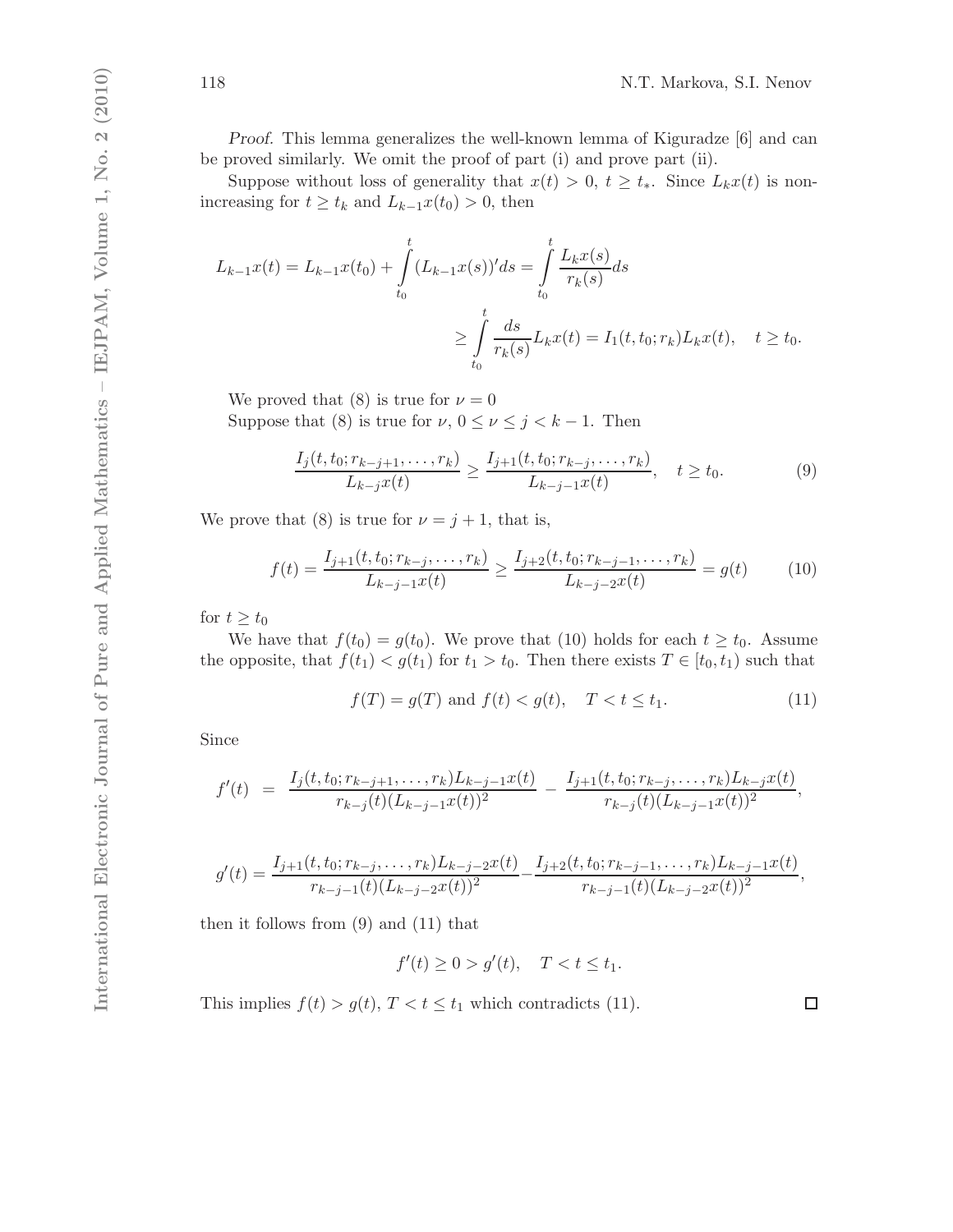**Remark 1.** From inequality (8) with  $\nu = 0, 1, \ldots, k - 1$  it follows

$$
|L_{k-1}x(t)| \ge I_1(t, t_0; r_k)|L_kx(t)|, \quad t \ge t_0 \ge t_k,
$$
\n(12)

$$
|x(t)| \ge I_k(t, t_0; r_1, \dots, r_k)|L_k x(t)|, \quad t \ge t_0 \ge t_k,
$$
\n(13)

$$
|x(t)| \ge \frac{I_k(t, t_0; r_1, \dots, r_k)}{I_1(t, t_0; r_k)} |L_{k-1}x(t)|, \quad t > t_0 \ge t_k.
$$
 (14)

For every  $T \geq \alpha$  and  $t \geq s \geq T$  we set

$$
R_j(t,T) = I_1(t,T; r_j) = \int_{T}^{t} \frac{ds}{r_j(s)}, \quad j = 1, 2, \dots, n-1,
$$

$$
\alpha_i(t,s) = I_i(t,s; r_1, \dots, r_i), \quad i = 1, 2, \dots, n-1.
$$

$$
\alpha_j(t, s) = I_j(t, s, r_1, \dots, r_j), \quad j = 1, 2, \dots, n - 1,
$$
  

$$
\beta_j(t, s) = I_{n-j-1}(t, s; r_{n-1}, \dots, r_{j+1}), \quad j = 0, 1, \dots, n - 1,
$$
  

$$
\gamma_i(\sigma_j(t), T) = \int_T^{\sigma_j(t)} \alpha_{i-2}(\sigma_j(t), s) \frac{R_i(s, T)}{r_{i-1}(s)} ds, i = 2, \dots, n - 1, j = 1, \dots, m
$$

and

$$
\gamma_1(\sigma_j(t),T) = R_1(\sigma_j(t),T), \quad j=1,2,\ldots,m.
$$

## 3. Main Results

## 3.1. Case  $\lambda > 1$

**Theorem 1.** Let conditions H1-H3 hold and  $\lambda > 1$ . Then a sufficient condition for equation  $(1)$  to be almost oscillatory is that:

(i) When  $\delta = 1$  and n is even, for every  $k \in \{1, 3, \ldots, n-1\}$  and all sufficiently large T

$$
\int_{T}^{\infty} \frac{1}{r_k(t)} \int_{t}^{\infty} \beta_k(u, t) a(u) \prod_{j=1}^{m} \left( \frac{\gamma_k(\sigma_j(u), T)}{R_k(u, T)} \right)^{\lambda_j} du dt = +\infty.
$$
 (15; *k*)

(ii) When  $\delta = 1$  and n is odd, condition (15, k),  $k \in \{2, 4, \ldots, n-1\}$  hold and for all sufficiently large T

$$
\int_{0}^{\infty} \beta_0(s, T) a(s) ds = +\infty.
$$
\n(16)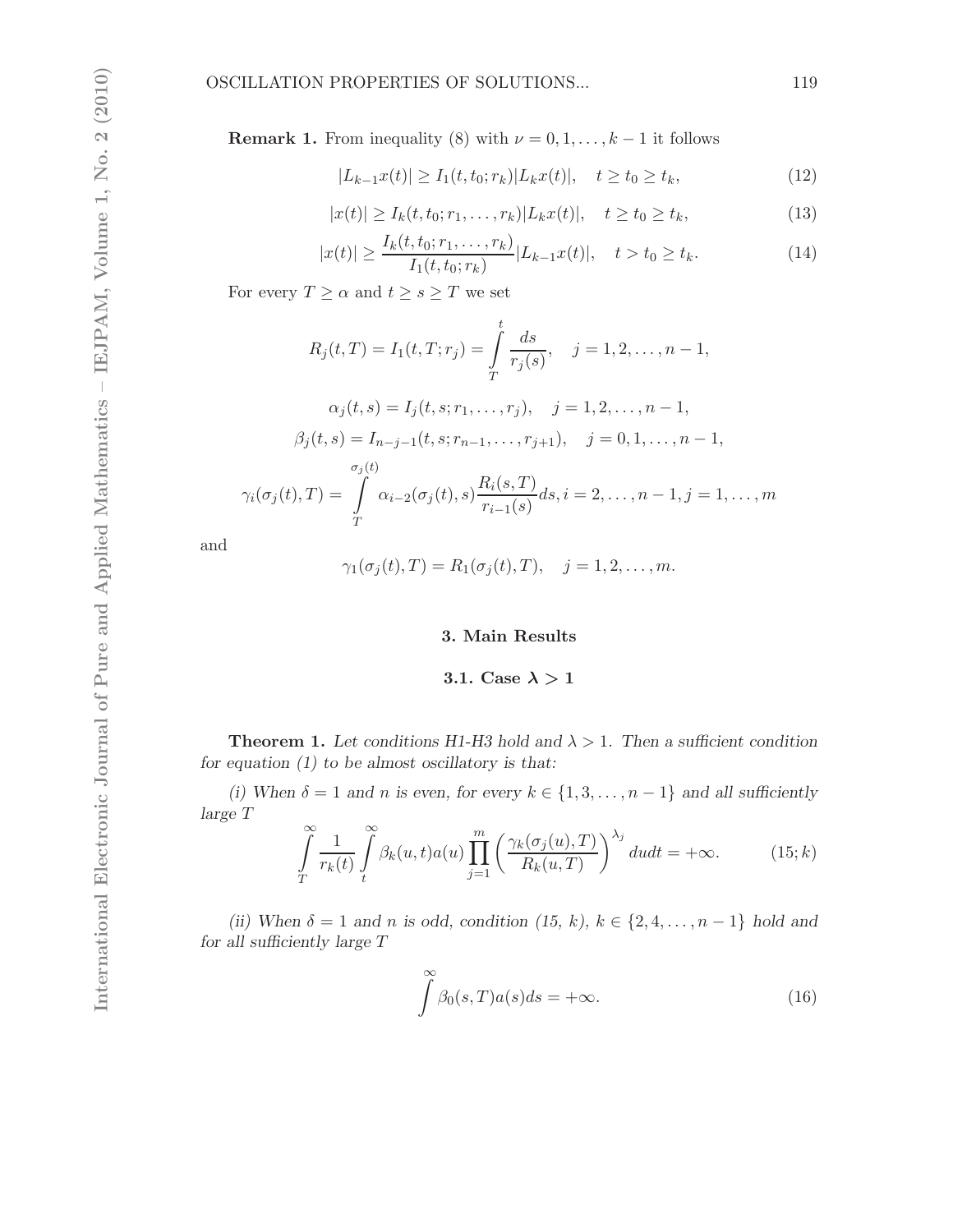(iii) When  $\delta = -1$  and n is even, conditions (15;k),  $k \in \{2, 4, ..., n-2\}$  and  $(16)$  hold and for all sufficiently large T

$$
\int_{0}^{\infty} a(s) \prod_{j=1}^{m} (\alpha_{n-1}(\sigma_j(s), T))^{\lambda_i} ds = +\infty.
$$
 (17)

(iv) When  $\delta = -1$  and n is odd, conditions  $(15; k)$ ,  $k \in \{1, 3, ..., n-2\}$  and  $(17)$ hold.

*Proof.* Let  $x(t)$  be a non-oscillatory solution of equation (1). Without loss of generality we assume that  $x(t) > 0, t \ge t_0 \ge \alpha$ . Then there exists  $t_1 \ge t_0$ :  $x(\sigma_i(t)) > 0$  for  $t \ge t_1, j = 1, 2, ..., m$ .

By Lemma 3 (i) there exist  $t_k \geq t_1$  and  $k \in \{0, 1, \ldots, n-1\}$  with  $n + k$  odd if  $\delta = 1$  and  $n + k$  even if  $\delta = -1$  such that

$$
L_i x(t) > 0, \quad i = 0, ..., k, \quad t \ge t_k,
$$
  

$$
(-1)^{i-k} L_i x(t) > 0, \quad i = k, k+1..., n, \quad t \ge t_k.
$$
 (18)

From Lemma 2 (ii) we have

$$
L_k x(t) = \sum_{j=k}^{n-1} (-1)^{j-k} I_{j-k}(s, t; r_j, \dots, r_{k+1}) L_j x(s)
$$
  
+  $(-1)^{n-k} \int_t^s I_{n-k-1}(u, t; r_{n-1}, \dots, r_{k+1}) L_n x(u) du, \quad t \le s.$ 

Using (3), (18) and letting  $s \to +\infty$  we obtain

$$
L_k x(t) \ge \int\limits_t^\infty \beta_k(u,t) a(u) \prod\limits_{j=1}^m |M_u^j x|^{\lambda_j} du, \quad t \ge t_k. \tag{19}
$$

Notice that if  $k \geq 1$ , then  $x(t)$  is increasing for  $t \geq t_k$  and  $M_t^j x \geq x(\sigma_j(t))$  for  $t \ge t_2$ , where  $t_2$  is such that  $\sigma_j(t) \ge t_k$ ,  $t \ge t_2$ ,  $j = 1, \ldots, m$ . In this case

$$
L_k x(t) \ge \int\limits_t^\infty \beta_k(u,t) a(u) \prod_{j=1}^m (x(\sigma_j(u)))^{\lambda_j} du, \quad t \ge t_2.
$$
 (20)

Case 1.  $k \geq 2$ . From Lemma 2 (i) we obtain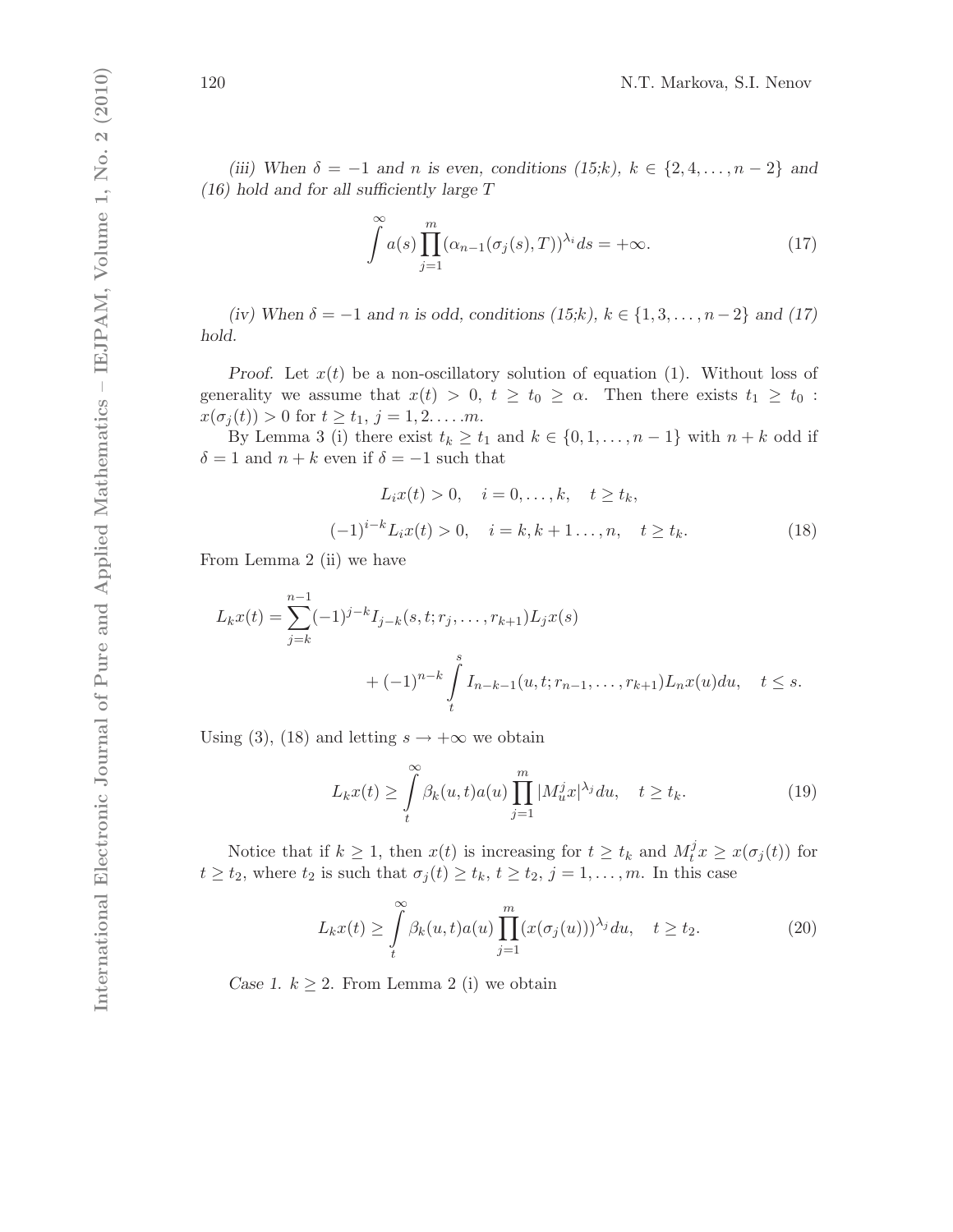$$
x(t) = \sum_{j=0}^{k-2} I_j(t, t_k; r_1, \dots, r_j) L_j x(t_k)
$$
  
+ 
$$
\int_{t_k}^{t} I_{k-2}(t, u; r_1, \dots, r_{k-2}) \frac{L_{k-1} x(u)}{r_{k-1}(u)} du \ge \int_{t_k}^{t} \alpha_{k-2}(t, u) \frac{L_{k-1} x(u)}{r_{k-1}(u)} du,
$$
  
 $t \ge t_k.$ 

Then

$$
x(\sigma_j(t)) \geq \int_{t_k}^{\sigma_j(t)} \alpha_{k-2}(\sigma_j(t), u) \frac{L_{k-1}x(u)}{r_{k-1}(u)} du, \quad j = 1, ..., m, \quad t \geq t_2. \quad (21)
$$

Since (12) implies that  $\frac{L_{k-1}x(u)}{R_k(u,t_k)}$  is a non-increasing for  $u \ge t_k$ , then it follows from  $(21)$  that

$$
x(\sigma_j(t)) \geq \frac{L_{k-1}x(t)}{R_k(t,t_k)} \int\limits_{t_k}^{\sigma_j(t)} \alpha_{k-2}(\sigma_j(t),u) \frac{R_k(u,t_k)}{r_{k-1}(u)} du, \quad t \geq t_2,
$$

that is

$$
x(\sigma_j(t)) \ge \gamma_k(\sigma_j(t), t_k) \frac{L_{k-1}x(t)}{R_k(t, t_k)}, \quad j = 1, \dots, m, \quad t \ge t_2.
$$
 (22)

From (20) and (22) we conclude that

$$
\frac{(L_{k-1}x(t))'}{(L_{k-1}x(t))^\lambda} \ge \frac{1}{r_k(t)} \int\limits_t^\infty \beta_k(u,t) a(u) \prod_{j=1}^m \left( \frac{\gamma_k(\sigma_j(u),t_k)}{R_k(u,t_k)} \right)^{\lambda_j} du, \quad t \ge t_2.
$$

Integrating this inequality from  $t_2$  to  $\tau \geq t_2$  we obtain

$$
\int_{t_2}^{\tau} \frac{1}{r_k(t)} \int_{t}^{\infty} \beta_k(u,t) a(u) \prod_{j=1}^{m} \left( \frac{\gamma_k(\sigma_j(u), t_k)}{R_k(u, t_k)} \right)^{\lambda_j} du dt \leq \int_{L_{k-1}x(t_2)}^{L_{k-1}x(\tau)} w^{-\lambda} dw < +\infty,
$$

which contradicts (15).

Case 2.  $k = 1$ . Then  $\delta = 1$  and n is even or  $\delta = -1$  and n is odd. It follows from (20) that

$$
x'(t) \ge \frac{1}{r_1(t)} \int\limits_t^\infty \beta_1(u,t) a(u) \prod_{j=1}^m (x(\sigma_j(u)))^{\lambda_j} du, \quad t \ge t_2.
$$
 (23)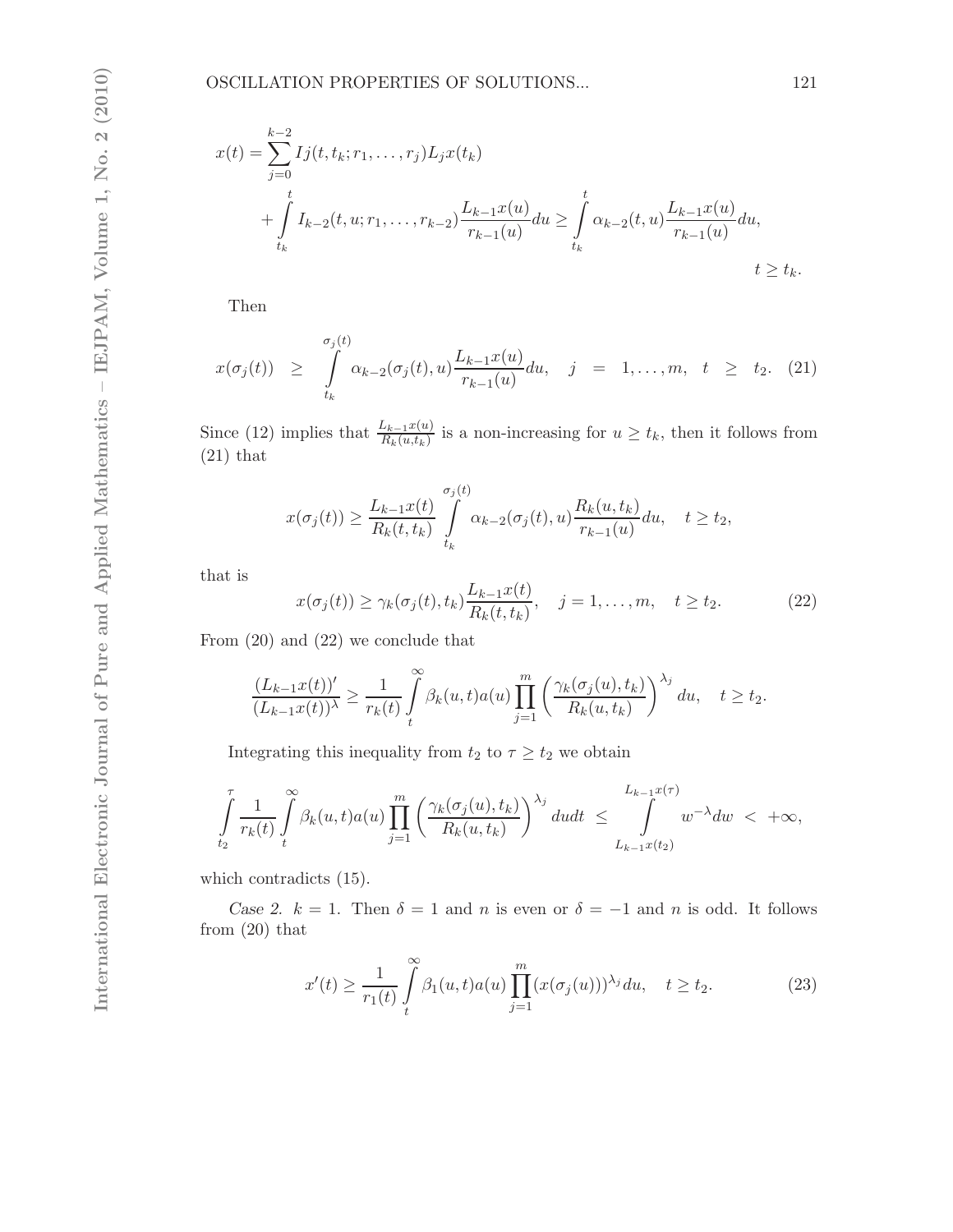Since  $\frac{x(t)}{R_1(t,t_k)}$  is non-increasing for  $t \ge t_k$  and  $\sigma_j(u) \le u$  we have

$$
x(\sigma_j(u)) \ge \frac{R_1(\sigma_j(u), t_k)}{R_1(u, t_k)} x(t), \quad u \ge t \ge t_2
$$

and then we conclude from (23) that

$$
\frac{x'(t)}{(x(t))^\lambda} \ge \frac{1}{r_1(t)} \int\limits_t^\infty \beta_1(u,t) a(u) \prod\limits_{j=1}^m \left( \frac{\gamma_1(\sigma_j(u),t_k)}{R_1(u,t_k)} \right)^{\lambda_j} du, \quad t \ge t_2.
$$

This implies the inequality

$$
\int_{t_2}^{\infty} \frac{1}{r_1(t)} \int_{t}^{\infty} \beta_1(u,t) a(u) \prod_{j=1}^{m} \left( \frac{\gamma_1(\sigma_j(u),t_k)}{R_1(u,t_k)} \right)^{\lambda_j} du dt < +\infty
$$

which contradicts condition  $(15; k)$  for  $k = 1$ .

Case 3.  $k = 0$ . Then  $\delta = 1$  and n is odd or  $\delta = -1$  and n is even. It follows from (19) with  $k = 0$ 

$$
x(t) \ge \int_{t}^{\infty} \beta_0(u,t) a(u) \prod_{j=1}^{m} (M_u^j x)^{\lambda_j} du, \quad t \ge t_k.
$$
 (24)

Since  $x(t)$  is decreasing and positive for  $t \geq t_k$ , there exists  $\lim_{t \to +\infty} x(t) = c \geq 0$ . If  $c > 0$ , then there exists  $t_2 \ge t_k$  such that  $2c \ge M_u^j x \ge c, t \ge t_2, j = 1, \ldots, m$ . Then (24) implies the inequality

$$
2c \ge x(t_2) \ge \int_{t_2}^{\infty} \beta_0(u, t_2) a(u) du.c^{\lambda}
$$

which contradicts (16). Hence  $c = 0$ .

Case 4.  $k = n$ . Then  $\delta = -1$  and n is either even or odd. From (18) we have

$$
L_i x(t) > 0
$$
,  $i = 0, 1, ..., n$ ,  $t \ge t_k$ .

Furthermore, by l'Hôpital's rule,

$$
\lim_{t \to +\infty} \frac{x(t)}{\alpha_{n-1}(t, t_k)} = \lim_{t \to +\infty} L_{n-1}x(t) > 0.
$$

Since  $\sigma_j(t) \to +\infty$  as  $t \to +\infty$   $(j = 1, \ldots, m)$ , there exist a constant  $c > 0$  and  $t_2 \geq t_k$  such that

$$
x(\sigma_j(t)) \ge c\alpha_{n-1}(\sigma_j(t), t_k), \quad j = 1, \dots, m, \quad t \ge t_2.
$$
 (25)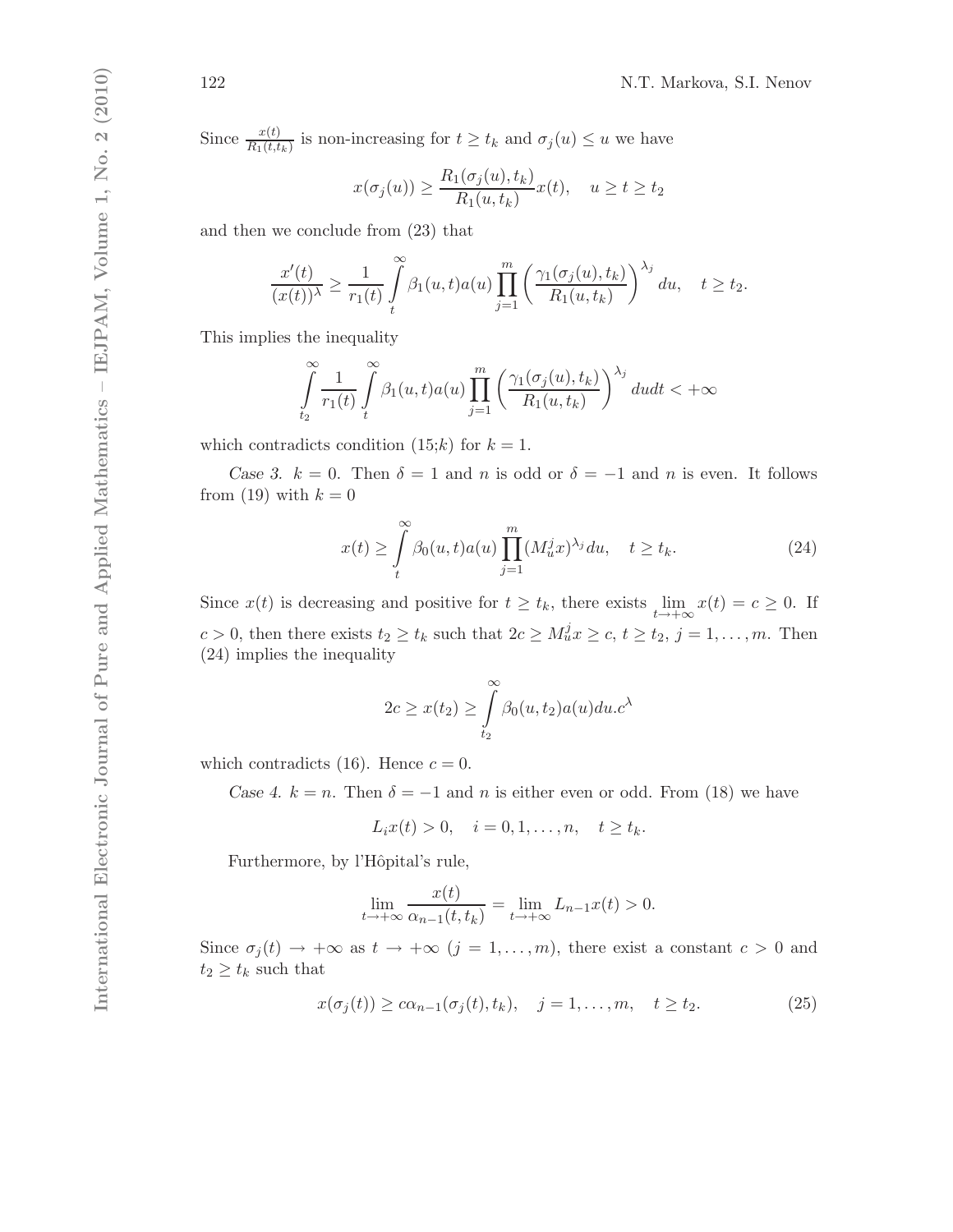Integrating equation (1) for  $\delta = -1$  from  $t_2$  to t and using (3) and (25) we obtain

$$
L_{n-1}x(t) \ge L_{n-1}x(t_2) + \int_{t_2}^t f(s, M_s^1 x, ..., M_s^m x) ds
$$
  
 
$$
\ge \int_{t_2}^t a(s) \prod_{j=1}^m (x(\sigma_j(s)))^{\lambda_j} ds \ge c^{\lambda} \int_{t_2}^t a(s) \prod_{j=1}^m (\alpha_{n-1}(\sigma_j(s), t_k))^{\lambda_j} ds.
$$

Therefore (17) implies

$$
\lim_{t \to +\infty} L_{n-1}x(t) = +\infty
$$

and hence  $\lim_{t \to +\infty} L_i x(t) = +\infty$ ,  $i = 0, 1, ..., n-1$  monotonically.

Consider the equation

$$
x^{(n)}(t) + \delta f(t, \max_{\sigma_1(t) \le s \le \tau_1(t)} x(s), \dots, \max_{\sigma_m(t) \le s \le \tau_m(t)} x(s)) = 0,
$$
 (26)

which is a particular case of equation (1) with  $r_1 = r_2 = \cdots = r_n = 1$ .

**Corollary 1.** Let conditions H2 and H3 hold and  $\lambda > 1$ . Then a sufficient condition for equation  $(26)$  to be almost oscillatory is that:

(i) When  $\delta = 1$  and n is even, for every  $k \in \{1, 3, \ldots, n - 1\}$ 

$$
\int u^{n-k-\lambda} a(u) \prod_{j=1}^{m} (\sigma_j(u))^{k\lambda_j} du = +\infty.
$$
 (27; *k*)

(ii) When  $\delta = 1$  and n is odd, conditions  $(27; k)$  for  $k \in \{2, 4, \ldots, n-1\}$  hold and

$$
\int_{-\infty}^{\infty} s^{n-1} a(s) ds = +\infty.
$$
\n(28)

(iii) When  $\delta = -1$  and n is even, conditions  $(27; k)$ ,  $k \in \{2, 4, ..., n-2\}$  and (28) hold and  $\infty$ 

$$
\int_{-\infty}^{\infty} a(s) \prod_{j=1}^{m} (\sigma_j(s))^{(n-1)\lambda_j} ds = +\infty.
$$
\n(29)

(iv) When  $\delta = -1$  and n is odd, conditions  $(27; k)$ ,  $k \in \{1, 3, \ldots, n-2\}$  and  $(29)$ hold.

 $\Box$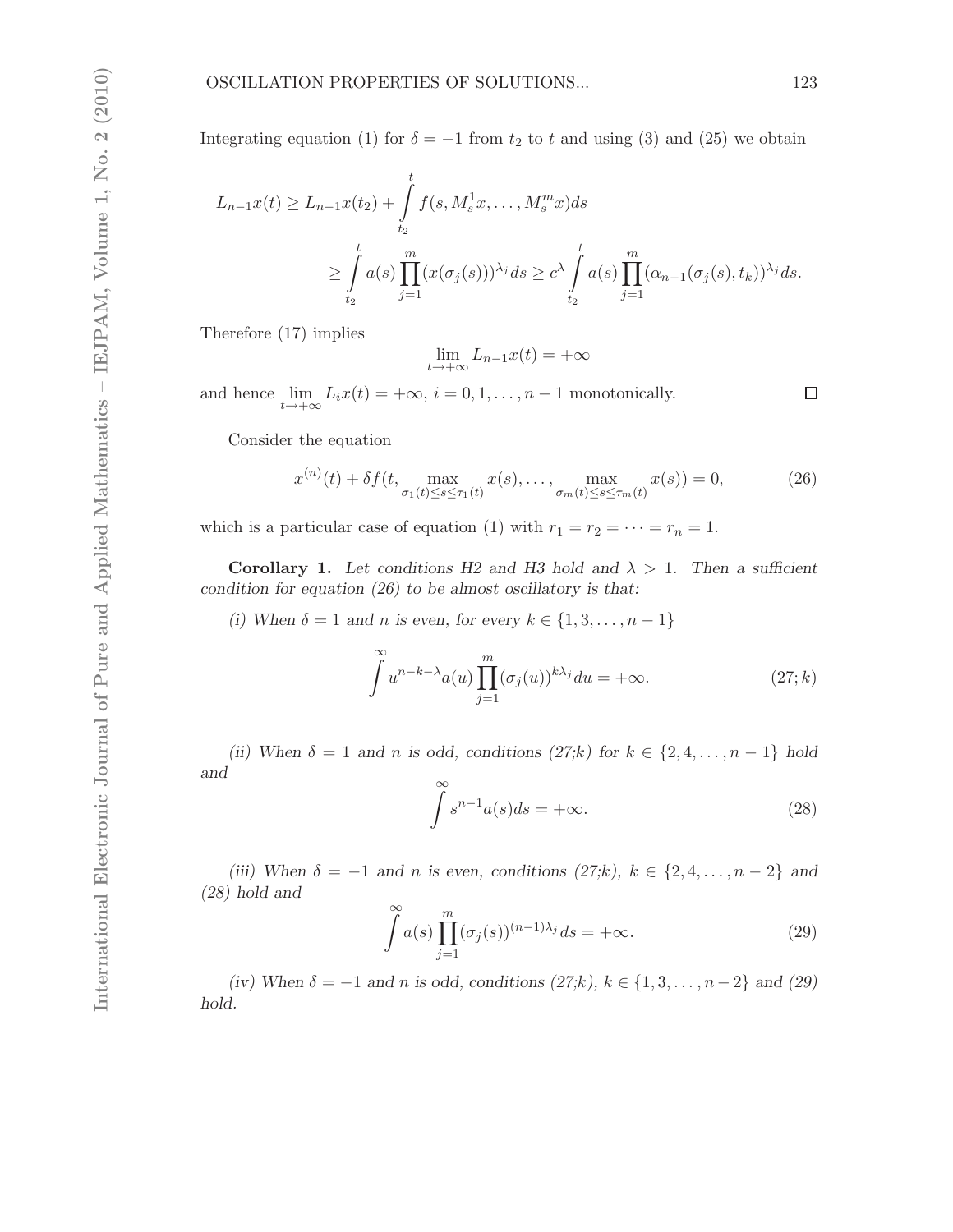3.2. Case  $0 < \lambda < 1$ 

**Theorem 2.** Let conditions H1-H3 hold and  $0 < \lambda < 1$ . Then a sufficient condition for equation  $(1)$  to be almost oscillatory is that

(i) When  $\delta = 1$  and n is even

$$
\int_{\alpha}^{\infty} a(u) \prod_{j=1}^{m} (\gamma_{n-1}(\sigma_j(u), T))^{\lambda_j} du = +\infty
$$
\n(30)

and

$$
\int_{T}^{\infty} \frac{(R_k(t,T))^{\lambda}}{r_{k+1}(t)} \int_{t}^{\infty} \beta_{k+1}(u,t) a(u) \prod_{j=1}^{m} \left( \frac{\gamma_k(\sigma_j(u),T)}{R_k(u,T)} \right)^{\lambda_j} du dt = +\infty, \tag{31;k}
$$

for all sufficiently large T and  $k \in \{1, 3, \ldots, n-3\}.$ 

(ii) When  $\delta = 1$  and n is odd, conditions  $(31; k)$ ,  $k \in \{2, 4, ..., n-3\}$ , (16) and (30) hold.

(iii) When  $\delta = -1$  and n is even, condition  $(31; k)$ ,  $k \in \{2, 4, ..., n-2\}$ , (16) and  $(17)$  hold.

(iv) When  $\delta = -1$  and n is odd, conditions  $(31; k)$ ,  $k \in \{1, 3, \ldots, n-2\}$  and  $(17)$ hold.

*Proof.* Let  $x(t)$  be a non-oscillatory solution of equation (1). Assume without loss of generality that  $x(t) > 0, t \ge t_0 \ge \alpha$ . Then there exists  $t_1 \ge t_0$  such that  $x(\sigma_j(t)) > 0$  for  $t \geq t_1, j = 1, \ldots, m$ . As in the proof of Theorem 1, we conclude that there exist  $t_k \geq t_1$  and  $k \in \{0, 1, \ldots, n\}$  with  $n + k$  odd if  $\delta = 1$  or  $n + k$  even if  $\delta = -1$  such that (18) holds.

Case 1.  $k \in \{1, \ldots, n-2\}$ . From Lemma 2 (ii) we have

$$
L_{k+1}x(t) = \sum_{j=k+1}^{n-1} (-1)^{j-k-1} I_{j-k-1}(s, t; r_j, \dots, r_{k+2}) L_j x(s)
$$
  
+ 
$$
(-1)^{n-k-1} \int_{t}^{s} I_{n-k-2}(u, t; r_{n-1}, \dots, r_{k+2}) L_n x(u) du
$$

for  $s \ge t \ge t_k$ . Using (1), (18), (3) and letting  $s \to +\infty$  we get

$$
-L_{k+1}x(t) \geq \int_{t}^{\infty} \beta_{k+1}(u,t)a(u) \prod_{j=1}^{m} (x(\sigma_j(u)))^{\lambda_j} du, \quad t \geq t_k.
$$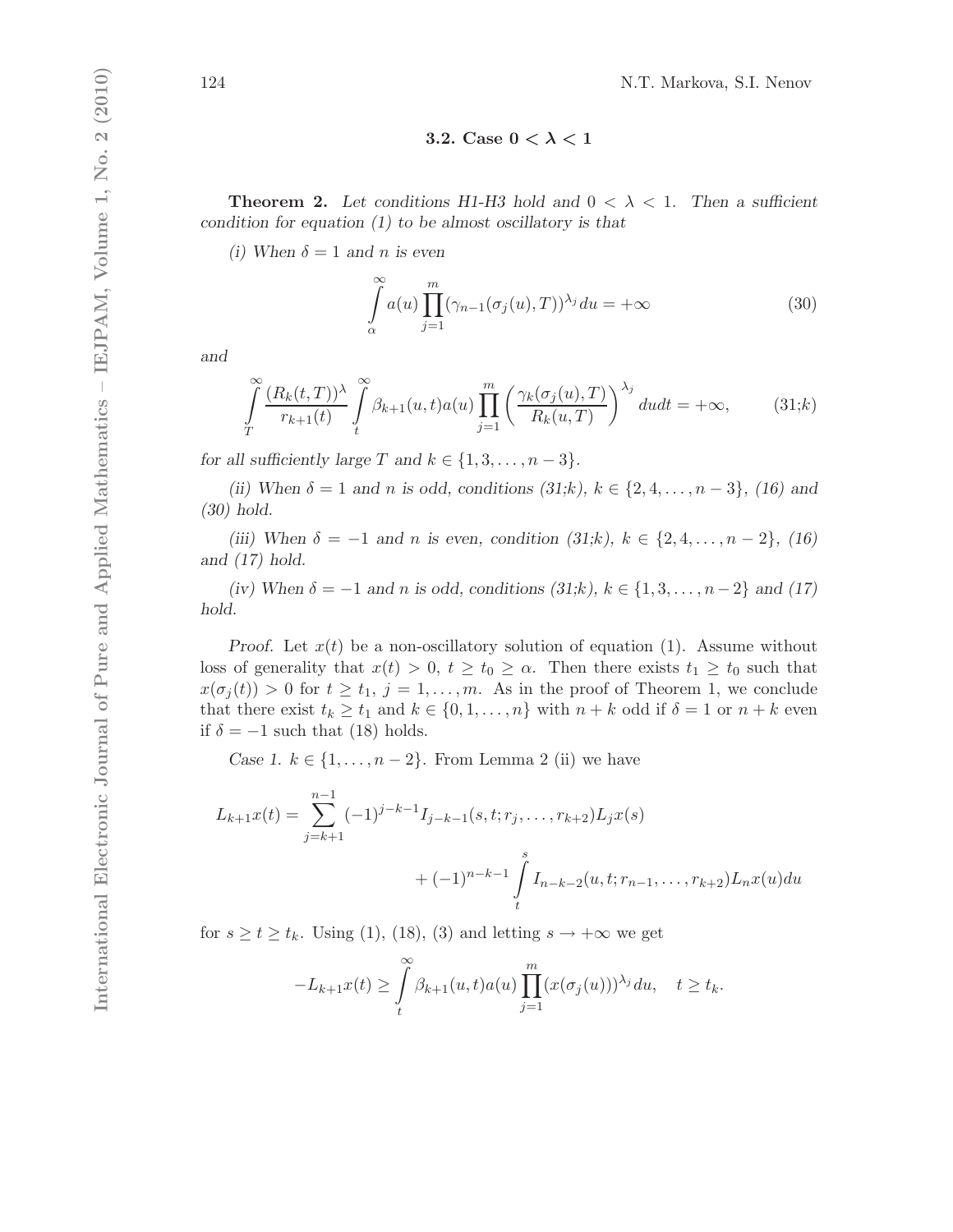Taking in view (22) we obtain

$$
-L_{k+1}x(t) \ge (L_{k-1}x(t))^\lambda \int_t^\infty \beta_{k+1}(u,t)a(u) \prod_{j=1}^m \left(\frac{\gamma_k(\sigma_j(u),t_k)}{R_k(u,t_k)}\right)^{\lambda_j} du
$$

for  $t \geq t_2 \geq t_k$ . Then using (12) we conclude

$$
\frac{(L_k x(t))'}{(L_k x(t))^\lambda} \ge \frac{(R_k(t,t_k))^\lambda}{r_{k+1}(t)} \int\limits_t^\infty \beta_{k+1}(u,t) a(u) \prod_{j=1}^m \left( \frac{\gamma_k(\sigma_j(u),t_k)}{R_k(u,t_k)} \right)^{\lambda_j} du, \quad t \ge t_2
$$

Integrating this inequality from  $t_2$  to  $\tau \geq t_2$  we obtain

$$
\int_{t_2}^{\tau} \frac{(R_k(t, t_k))^{\lambda}}{r_{k+1}(t)} \int_{t}^{\infty} \beta_{k+1}(u, t) a(u) \prod_{j=1}^{m} \left( \frac{\gamma_k(\sigma_j(u), t_k)}{R_k(u, t_k)} \right)^{\lambda_j} du dt
$$
\n
$$
\leq \int_{L_k x(\tau)}^{L_k x(t_2)} w^{-\lambda} dw < +\infty,
$$

which contradicts (31).

−

Case 2.  $k = n - 1$ . Then  $\delta = 1$  and either n is odd or even. From (1) and (22) we have

$$
-L_nx(t) \ge a(t)\prod_{j=1}^m \left(\frac{\gamma_{n-1}(\sigma_j(t),t_k)}{R_{n-1}(t,t_k)}L_{n-2}x(t)\right)^{\lambda_j}, \quad t \ge t_2,
$$

and applying (12) with  $k = n - 1$  we get

$$
-\frac{L_nx(t)}{(L_{n-1}x(t))\lambda} \ge a(t)\prod_{j=1}^m (\gamma_{n-1}(\sigma_j(t),t_k))^{\lambda_j}, \quad t \ge t_2.
$$

Integrating the above inequality from  $t_2$  to  $t \geq t_2$  we obtain

$$
\int_{t_2}^t a(u) \prod_{j=1}^m (\gamma_{n-1}(\sigma_j(u), t_k))^{\lambda_j} du \leq \int_{L_{n-1}x(t)}^{L_{n-1}x(t_2)} w^{-\lambda} dw < +\infty
$$

which contradicts (30).

In the cases  $k = 0$  and  $k = n$  the proof is the same as the proof for these cases in Theorem 1 and we omit it here.  $\Box$ 

**Corollary 2.** Let conditions H2 and H3 hold and  $0 < \lambda < 1$ . Then the sufficient condition for equation  $(26)$  to be almost oscillatory is that: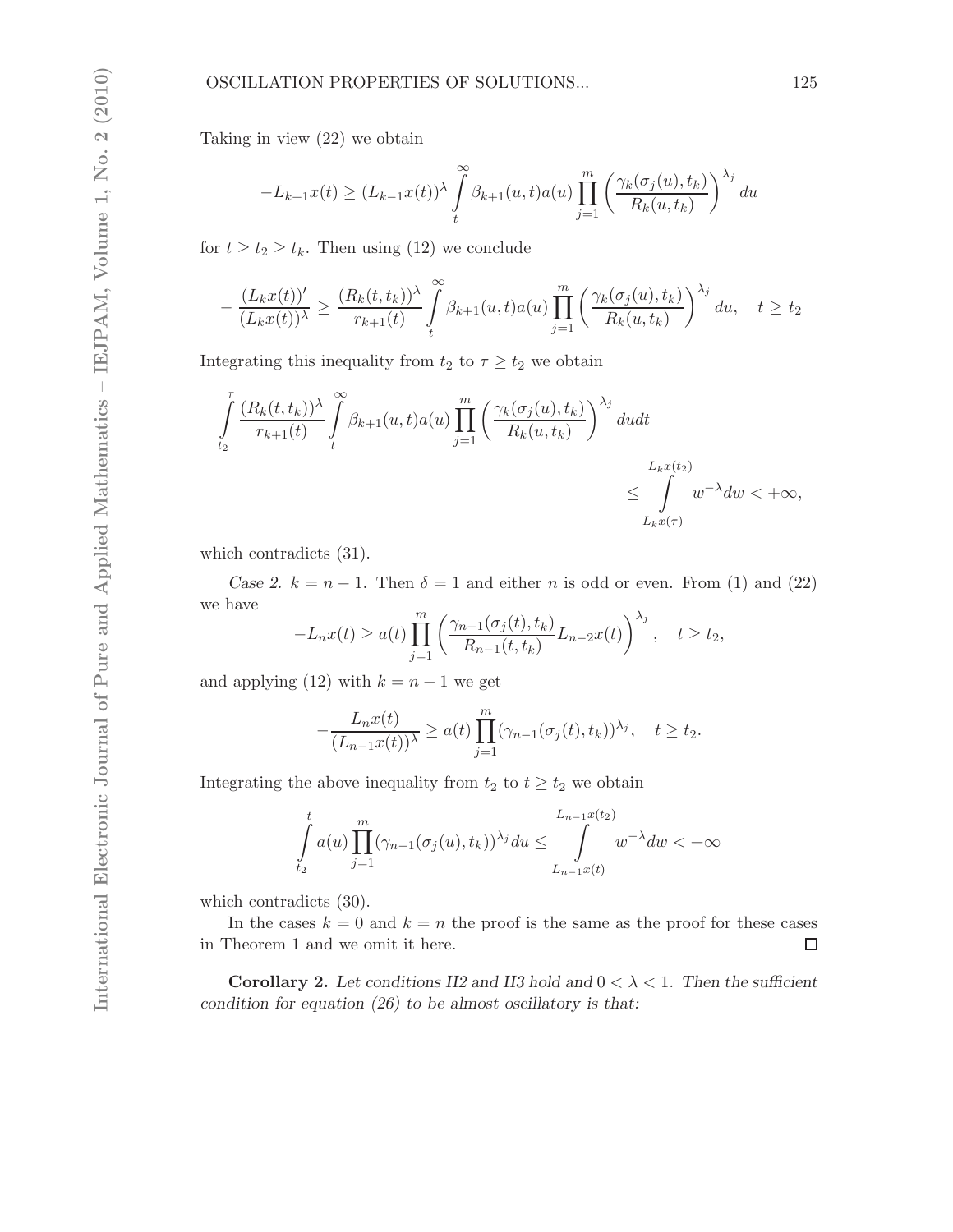(i) When  $\delta = 1$  and n is even, for every  $k \in \{1, 3, \ldots, n-1\}$ 

$$
\int_{-\infty}^{\infty} a(u)u^{n-k-1} \prod_{j=1}^{m} (\sigma_j(u))^{k\lambda_j} du = +\infty.
$$
 (32; *k*)

(ii) When  $\delta = 1$  and n is odd, conditions  $(32; k)$ ,  $k \in \{2, 4, ..., n-1\}$  and  $(28)$ hold.

(iii) When  $\delta = -1$  and n is even, conditions  $(32; k)$ ,  $k \in \{2, 4, ..., n-2\}$ ,  $(28)$ and (29) hold.

(iv) When  $\delta = -1$  and n is odd, conditions  $(32; k)$ ,  $k \in \{1, 3, \ldots, n-2\}$  and  $(29)$ hold.

#### 3.3. Case  $\lambda = 1$

**Theorem 3.** Let conditions H1-H3 hold and  $\lambda = 1$ . Then a sufficient condition for equation  $(1)$  to be almost oscillatory is that:

(i) When  $\delta = 1$  and n is even, for every  $k \in \{1, 3, ..., n-1\}$  and some  $T_0 \ge \alpha$ 

$$
\limsup_{t \to +\infty} \left\{ \frac{1}{R_k(t,\alpha)} \int_{T_0}^t \beta_{k-1}(u,\alpha) a(u) \prod_{j=1}^m (\alpha_k(\sigma_j(u),\alpha))^{\lambda_j} du + R_k(t,\alpha) \int_t^{\infty} \frac{\beta_{k-1}(t,\alpha)}{R_k(u,\alpha)} a(u) \prod_{j=1}^m (\alpha_k(\sigma_j(u),\alpha))^{\lambda_j} du \right\} > 1. \quad (33;k)
$$

(ii) When  $\delta = 1$  and n is odd, conditions  $(33; k)$ ,  $k \in \{2, 4, \ldots, n-1\}$  hold and

$$
\int_{0}^{\infty} \beta_0(s, \alpha) a(s) ds = +\infty.
$$
\n(34)

(iii) When  $\delta = -1$  and n is even, conditions  $(33; k)$ ,  $k \in \{2, 4, ..., n-2\}$  and (34) hold and

$$
\int_{0}^{\infty} a(s) \prod_{j=1}^{m} (\alpha_{n-1}(\sigma_j(s), \alpha))^{\lambda_j} ds = +\infty.
$$
 (35)

(iv) When  $\delta = -1$  and n is odd, conditions  $(33; k)$ ,  $k \in \{1, 3, \ldots, n-2\}$  and  $(35)$ hold.

Proof. Let  $x(t)$  be a non-oscillatory solution of equation (1). Assume without loss of generality that  $x(t)$  is eventually positive:  $x(t) > 0$ ,  $M_t^j x > 0$ ,  $x(\sigma_j(t)) > 0$ ,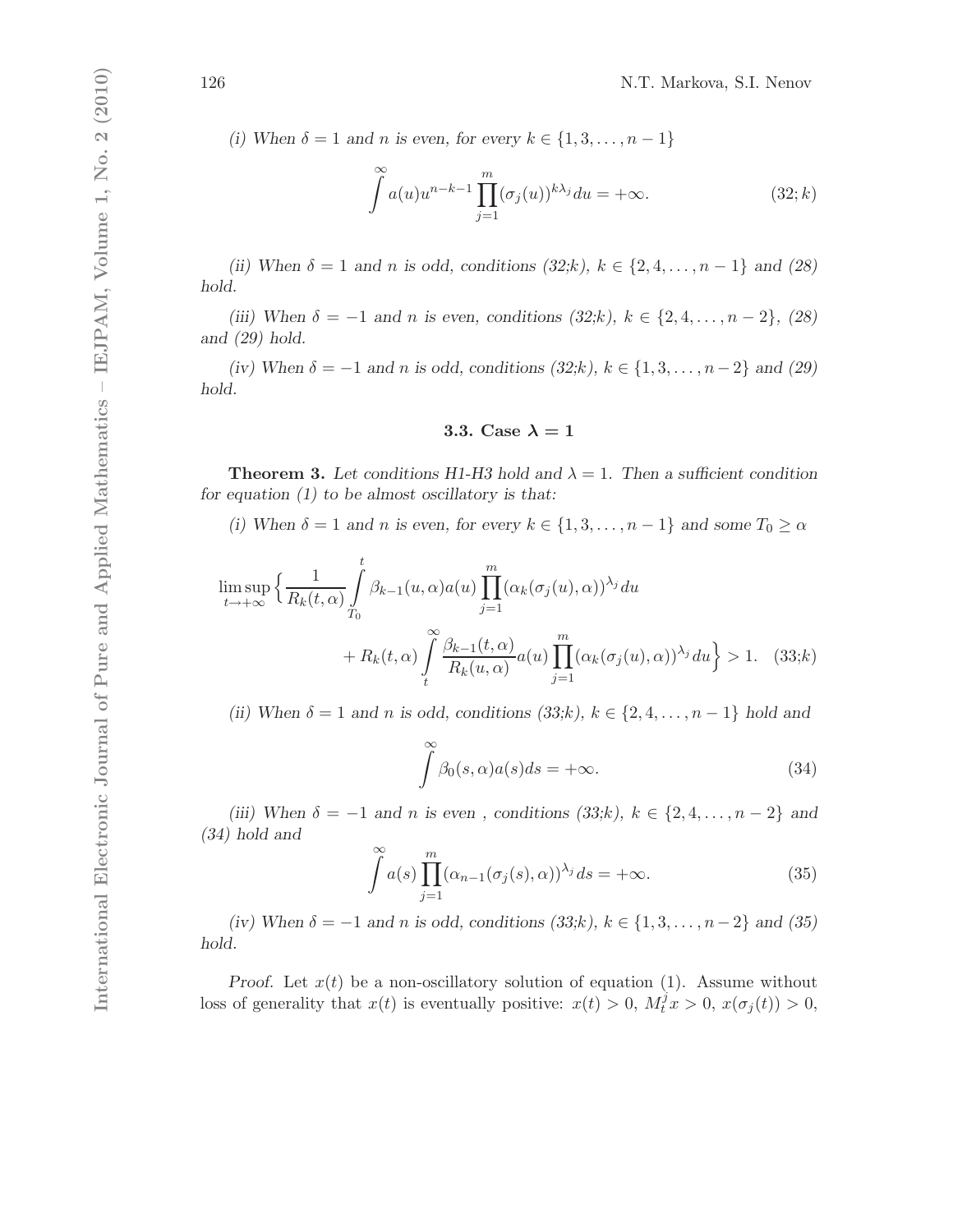$t \geq t_1 \geq \alpha, j = 1, \ldots, m$ . By Lemma 3 (i) there exist  $t_k \geq t_1$  and  $k \in \{0, 1, \ldots, n\}$ with  $n + k$  odd if  $\delta = 1$  and  $n + k$  even if  $\delta = -1$  such that (18) holds. Applying Lemma 2 (ii) with  $i = k$  taking into account (18), (1) and (3) we get

$$
L_kx(t) \geq \int\limits_t^\infty \beta_k(u,t)a(u) \prod\limits_{j=1}^m (M_u^jx)^{\lambda_j} du, \quad t \geq t_k.
$$

Case 1.  $k \in \{1, 2, ..., n-1\}$ . Then  $x(t)$  is non-decreasing and  $M_u^j x \geq x(\sigma_j(u))$ ,  $u \geq t_k$ . Therefore

$$
L_kx(t) \geq \int\limits_t^\infty \beta_k(u,t)a(u) \prod_{j=1}^m (x(\sigma_j(u)))^{\lambda_j} du, \quad t \geq t_k.
$$

Integrating this inequality from  $t_k$  to  $t \geq t_k$  we have

$$
L_{k-1}x(t) \geq L_{k-1}x(t_k) + \int\limits_{t_k}^t \frac{1}{r_k(s)} \int\limits_s^\infty \beta_k(u,s)a(u) \prod\limits_{j=1}^m (x(\sigma_j(u)))^{\lambda_j}duds, \quad t \geq t_k.
$$

Keeping in mind (18) and changing the order of integration we obtain

$$
L_{k-1}x(t) \geq \int_{t_k}^t a(u) \prod_{j=1}^m (x(\sigma_j(u)))^{\lambda_j} \int_{t_k}^u \frac{\beta_k(u,s)}{r_k(s)} ds du
$$
  
+ 
$$
\int_{t}^{\infty} a(u) \prod_{j=1}^m (x(\sigma_j(u)))^{\lambda_j} \int_{t_k}^t \frac{\beta_k(u,s)}{r_k(s)} ds du, \quad t \geq t_k. \quad (36)
$$

From (5) and Lemma 1 (v) it follows

$$
\int_{t_k}^u \frac{\beta_k(u,s)}{r_k(s)} ds = \beta_{k-1}(u,t_k), \quad t \ge u \ge t_k,
$$

and

$$
\int_{t_k}^t \frac{\beta_k(u,s)}{r_k(s)} ds \ge \frac{R_k(t,t_k)}{R_k(u,t_k)} \beta_{k-1}(u,t_k), \quad t_k \le t < u.
$$

This together with (36) implies

$$
L_{k-1}x(t) \ge \int_{t_k}^t \beta_{k-1}(u, t_k) a(u) \prod_{j=1}^m (x(\sigma_j(u)))^{\lambda_j} du
$$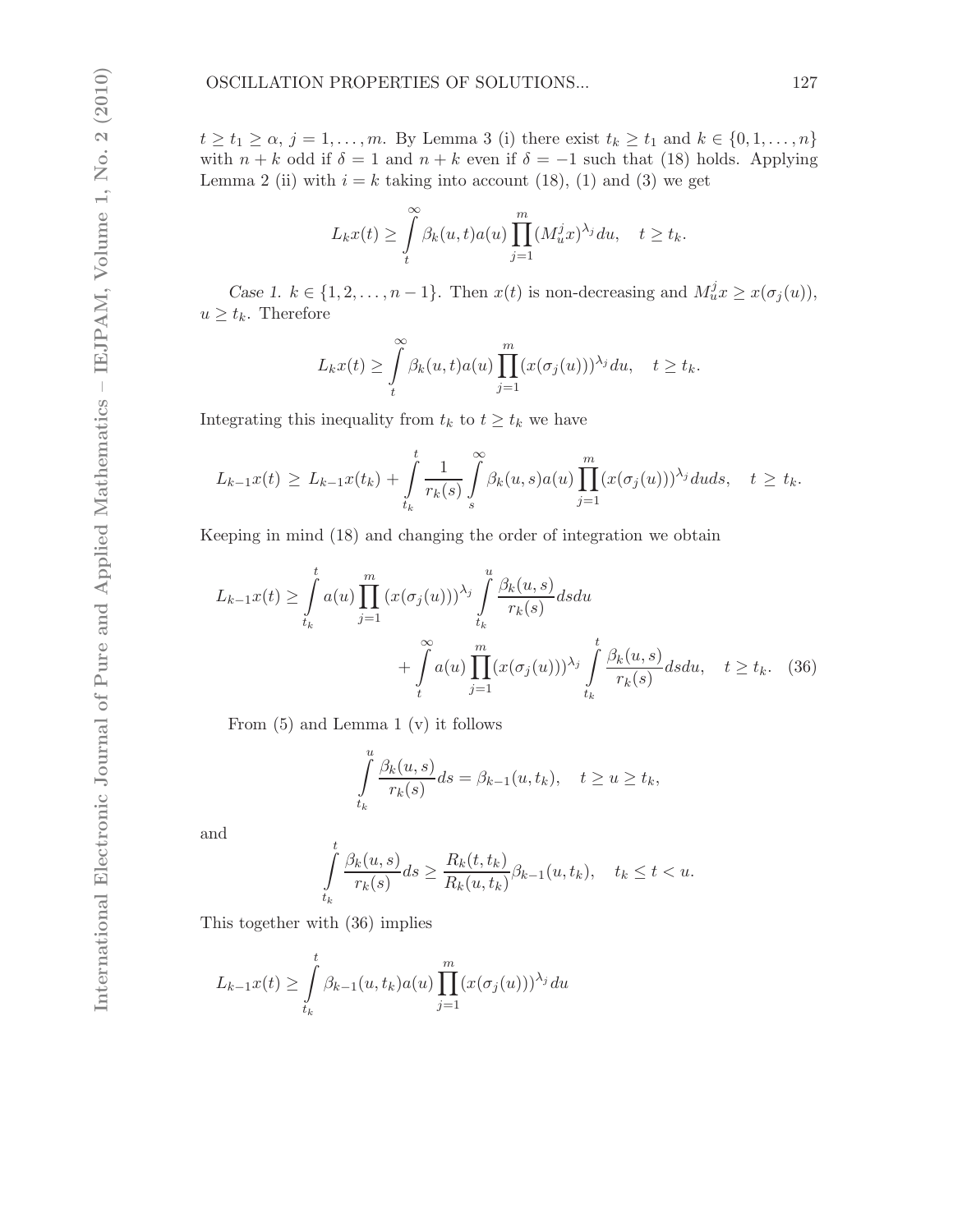$$
+ R_k(t, t_k) \int_{t_k}^{\infty} \frac{\beta_{k-1}(u, t_k)}{R_k(u, t_k)} a(u) \prod_{j=1}^m (x(\sigma_j(u)))^{\lambda_j} du, \quad t \ge t_k. \tag{37}
$$

Due to condition H3 there exists  $t_2 \geq t_k$  such that  $\sigma_j(u) \geq t_k$  for  $t \geq t_2$ ,  $j = 1, \ldots, m$ . Therefore from (14) we have

$$
x(\sigma_j(u)) \ge \frac{\alpha_k(\sigma_j(u), t_k)}{R_k(\sigma_j(u), t_k)} L_{k-1} x(\sigma_j(u)), \quad u \ge t_2.
$$
 (38)

Since  $\frac{L_{k-1}x(t)}{R_k(t,t_k)}$  is non-increasing and  $L_{k-1}x(t)$  is nondecreasing for  $t \geq t_k$ , we have

$$
L_{k-1}x(\sigma_j(u)) \ge \frac{R_k(\sigma_j(u), t_k)}{R_k(t, t_k)} L_{k-1}x(t), \quad t > u \ge t_2,
$$
\n(39)

and

$$
L_{k-1}x(\sigma_j(u)) \ge \frac{R_k(\sigma_j(u), t_k)}{R_k(u, t_k)} L_{k-1}x(t), \quad u > t \ge t_2.
$$

Now we conclude from (37)-(39) that

$$
1 \geq \frac{1}{(R_k(t, t_k))^2} \int_{T_1}^t \beta_{k-1}(u, t_k) a(u) \prod_{j=1}^m (\alpha_k(\sigma_j(u), t_k))^{\lambda_j} du + R_k(t, t_k) \int_{t}^{\infty} \frac{\beta_{k-1}(u, t_k)}{(R_k(u, t_k))^2} a(u) \prod_{j=1}^m (\alpha_k(\sigma_j(u), t_k))^{\lambda_j} du
$$
(40)

for  $t \geq T_1 > \max(t_2, T_0)$ .

From (33) it follows that there exists  $\eta \in (0,1)$  such that

$$
\eta \limsup_{t \to +\infty} \left\{ \frac{1}{R_k(t,\alpha)} \int_{T_0}^t \beta_{k-1}(u,\alpha) a(u) \prod_{j=1}^m (\alpha_k(\sigma_j(u),\alpha))^{\lambda_j} du + R_k(t,\alpha) \int_t^{\infty} \frac{\beta_{k-1}(u,\alpha)}{(R_k(u,\alpha))^2} a(u) \prod_{j=1}^m (\alpha_k(\sigma_j(u),\alpha))^{\lambda_j} du \right\} > 1. \tag{41}
$$

Set  $\mu = \eta^{\frac{1}{3}}$ . Since  $\mu \in (0,1)$  and the functions  $\sigma_j(t)$ ,  $R_k(t,t_k)$ ,  $\alpha_k(t,t_k)$  and  $\beta_{k-1}(t, t_k)$  tend to infinity as  $t \to +\infty$ , there exists  $t_\mu \geq t_2$  such that

$$
R_k(u, \alpha) \ge R_k(u, t_k) \ge \mu R_k(t, \alpha), \quad u \ge t_\mu,
$$
  

$$
\alpha_k(\sigma_j(u), t_k) \ge \mu \alpha_k(\sigma_j(u), \alpha), \quad j = 1, \dots, m, \quad u \ge t_\mu,
$$
 (42)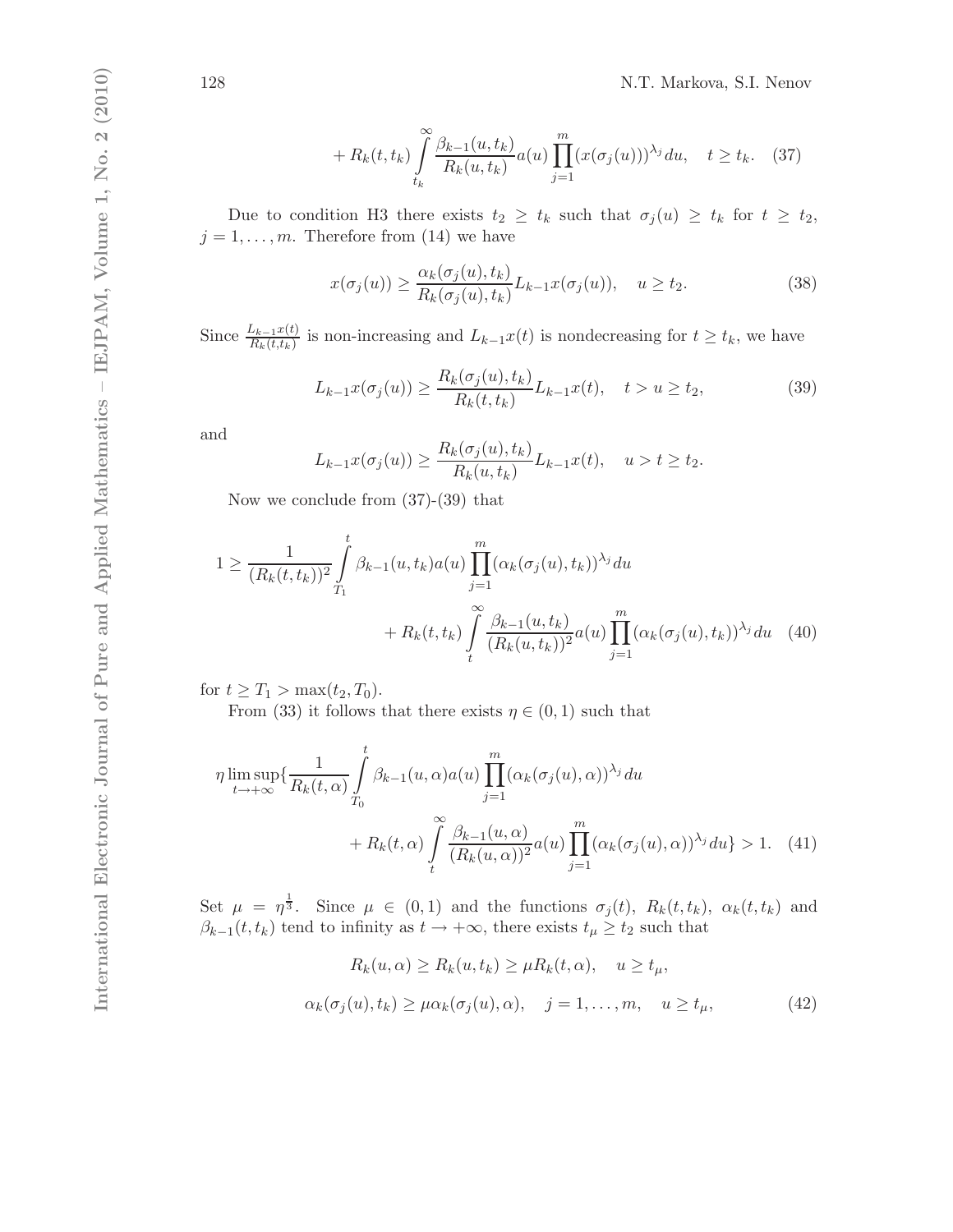$$
\beta_{k-1}(u, t_k) \ge \mu \beta_{k-1}(u, \alpha), \quad u \ge t_\mu
$$

Keeping in mind (42) and (40) we obtain

$$
1 \geq \eta \Big\{ \frac{1}{R_k(t,\alpha)} \int_{T_1}^t \beta_{k-1}(u,\alpha) a(u) \prod_{j=1}^m (\alpha_k(\sigma_j(u),\alpha))^{\lambda_j} du + R_k(t,\alpha) \int_t^\infty \frac{\beta_{k-1}(u,\alpha)}{(R_k(u,\alpha))^2} a(u) \prod_{j=1}^m (\alpha_k(\sigma_j(u),\alpha))^{\lambda_j} du \Big\}, \quad t \geq T_1. \quad (43)
$$

Taking into account (43) and the equality

$$
\lim_{t \to +\infty} \frac{1}{R_k(t,\alpha)} \int_{T_0}^{T_1} \beta_{k-1}(u,\alpha) a(u) \prod_{j=1}^m (\alpha_k(\sigma_j(u),\alpha))^{\lambda_j} du = 0,
$$

we obtain the inequality

$$
1 \geq \eta \limsup_{t \to +\infty} \left\{ \frac{1}{R_k(t,\alpha)} \int_{T_0}^t \beta_{k-1}(u,\alpha) a(u) \prod_{j=1}^m (\alpha_k(\sigma_j(u),\alpha))^{\lambda_j} du + R_k(t,\alpha) \int_t^{\infty} \frac{\beta_{k-1}(u,\alpha)}{(R_k(u,\alpha))^2} a(u) \prod_{j=1}^m (\alpha_k(\sigma_j(u),\alpha))^{\lambda_j} du \right\},\,
$$

which contradicts (41).

In the cases  $k = 0$  and  $k = n$  the proof is the same as the proof of Theorem 1.  $\Box$ 

Corollary 3. Let conditions H2 and H3 hold and  $\lambda = 1$ . Then a sufficient condition for equation  $(26)$  to be almost oscillatory is that:

(i) When  $\delta = 1$  and n is even, for every  $k \in \{1, 3, ..., n - 1\}$  and some  $T_0 \ge \alpha$ 

$$
\limsup_{t \to +\infty} \left\{ \frac{1}{t} \int_{T_0}^t \frac{u^{n-k}}{(n-k)!k!} a(u) \prod_{j=1}^m (\sigma_j(u))^{k\lambda_j} du + t \int_{t}^{\infty} \frac{u^{n-k-2}}{(n-k)!k!} a(u) \prod_{j=1}^m (\sigma_j(u))^{k\lambda_j} du \right\} > 1. \quad (44; k)
$$

(ii) When  $\delta = 1$  and n is odd, conditions  $(44; k)$ ,  $k \in \{2, 4, ..., n - 1\}$  and  $(28)$ hold.